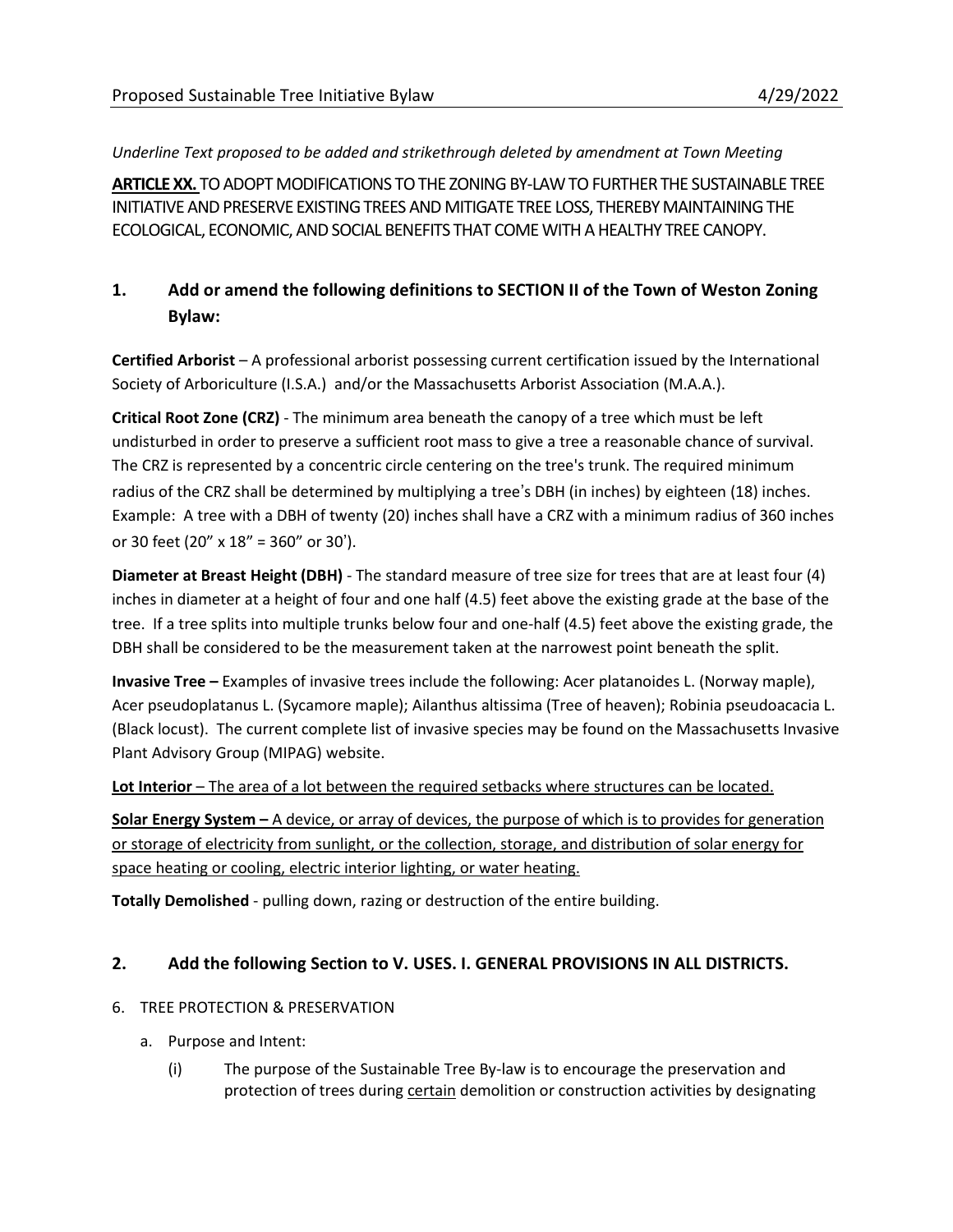areas of a lot where trees  $6+$ " DBH must be protected and their removal requires mitigation either by the planting of new trees, the payment of fees to support the Town's tree planting and maintenance efforts or preservation of trees in the lot interior.

- (ii) Requiring mitigation of tree removal is intended to:
	- (1) Provide visual and acoustical buffering between properties.
	- (2) Reduce topsoil erosion and storm water runoff from one property to another.
	- (3) Enhance the quality of life and the environment of Weston.
	- (4) Improve air quality and sequester carbon.
	- (5) Preserve and enhance habitat for wildlife.
	- (6) Preserve the character of wooded and natural areas; enhance the overall beauty of the Town and protects and increase property values.
- (iii) Recognizing the public cost, which include erosion, storm water drainage, heat gain etc. to the Town due to tree removal on private property.
- (iv) Balancing the rights of individual property owners to develop their properties in accordance with the existing Town and State laws with the public good of the overall health, safety and welfare interests of the community.
- b. Applicability: The requirements of this Section shall only apply under any of the following circumstances:
	- (i) A principal use building is totally demolished; or
	- (ii) Construction of any building on a vacant lot; or
	- (iii) Construction which requires a building permit under 760 CMR, Massachusetts State Building Code as amended of one or more buildings or additions to building(s) on a lot, where the total area of the footprint of the new buildings will result in an increase of 100% or more of the total footprint of the pre-existing building(s).
- c. Non-applicability: Even under the circumstances under subsection b, "Applicability," the requirements of this section shall not apply to:
	- (i) Construction activity where no trees are being removed from the setback area throughout the construction period
	- (ii) Emergency work necessary for public safety, health and welfare or condemnation due to casualty as determined by the Inspector of Buildings, Board of Health, or other empowered town official.
	- (iii) Rebuilding in kind within the previous footprint due to casualty loss.
	- (iv) Dead trees or trees determined to be High or Extreme Hazard through the ISA Basic Tree Risk Assessment Form by a Certified Arborist.
	- (v) Town-owned public trees, including trees that are considered to be Public Shade Trees pursuant to M.G.L. Chapter 87, which are protected by the Town's Tree Warden.
	- (vi) Creation of a driveway when no driveway exists on the property. A 20' wide swath through one street facing the Zoning Setback Area without mitigation is allowed.
	- (vii) Trees for which mitigation was provided as part of a prior application, but which were not actually removed.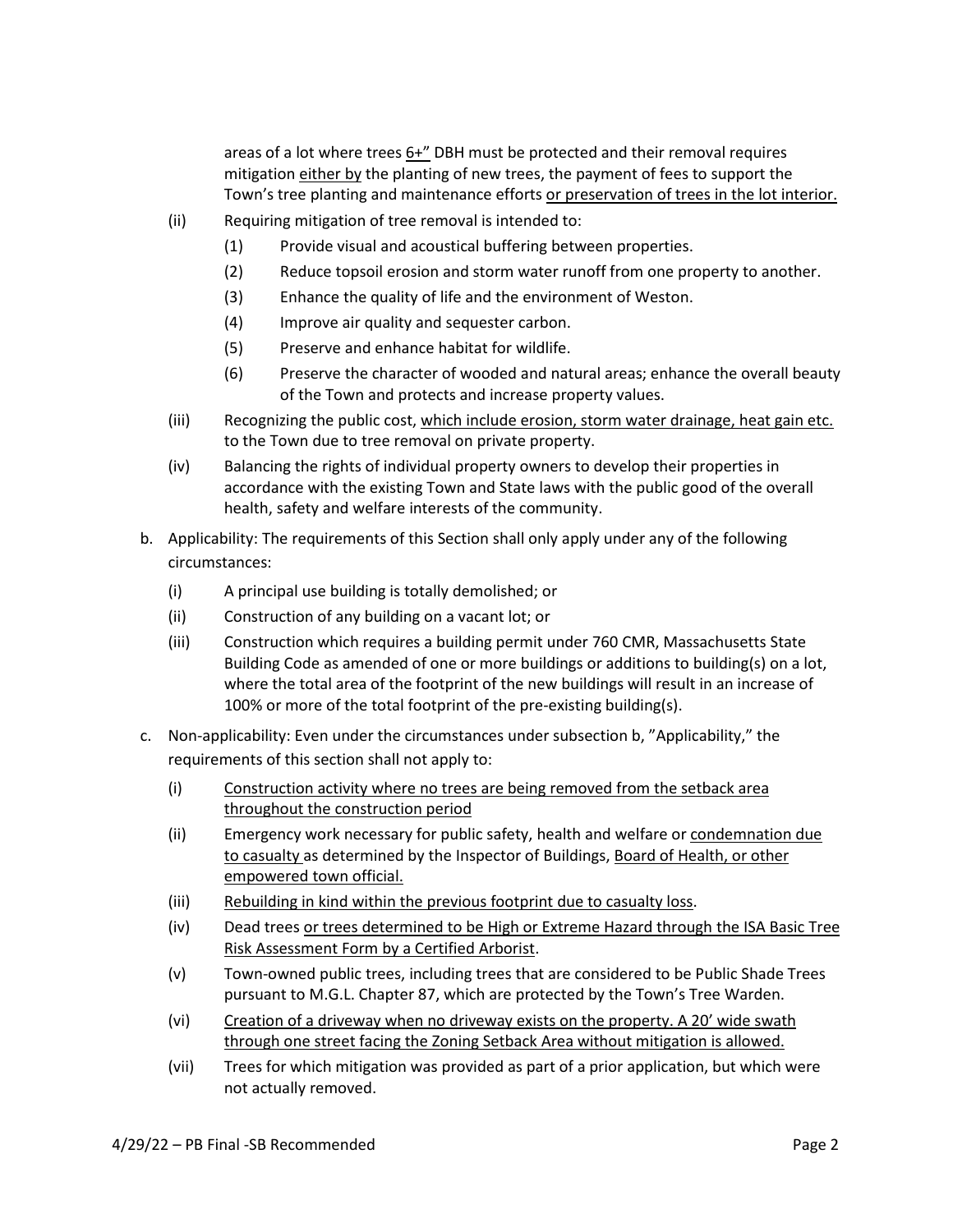- (viii) Areas of property that are either within a jurisdictional Resource Area or within a Buffer Zone to a Resource Area as defined by the Wetlands Protection Act (Mass Gen. Laws Chapter 131) and its implementing regulations (310 CMR 10.00) or that are under the jurisdiction of a local wetlands bylaw, wherein the Conservation Commission regulates the retention and/or replacement of trees; in such areas the Conservation Commission may enforce or waive this act at its discretion. Trees located outside areas under the jurisdiction of the Conservation Commission shall be subject to the procedures of this Section.
- (ix) Trees removed for activities noted in Article XXX "Farm Preservation" of the Weston Town Bylaws and in the Massachusetts General Laws referenced in that Section defining agricultural activity.
- d. Special Condition: Trees removed for installation of a roof mounted Solar Energy System.
	- (i) If pruning a tree will not allow adequate solar exposure, then a tree(s) may be removed without mitigation required under this by-law, provided the removal is documented as necessary in a shade report by a licensed solar installer, and requirements the solar array is installed and operational before the application for Certificate of Occupancy
	- (ii) If at the time of application for a Permanent Certificate of Occupancy the solar energy system is not installed and operational at the proposed or greater capacity, the applicant shall provide mitigation under Section g. prior to issuance of a Certificate of **Occupancy**
	- (iii) If at the time of application for a Temporary Certificate of Occupancy the solar energy system is not installed and operational at the proposed or greater capacity, the applicant shall provide the required mitigation under g.ii as surety for installation of the solar energy system. The contribution shall be returned when the solar energy system is installed and operational at or greater than the proposed capacity.
- e. Scope: The bylaw shall apply to:
	- (i) The Zoning Setback Area, defined as the area between the property line and zoning setback required in Section VI of the bylaw.
	- (ii) Any existing live tree with a DBH of six  $(6)$  inches or greater within the Zoning Setback Area
	- (iii) Any tree with a DBH of six (6) inches or greater that was removed from the zoning setback area within the twenty-four (24) months prior to application for any of activities in subsection b. The twenty-four (24) month period shall not apply to removals occurring prior to July 1, 2022. Trees removed in the twenty-four (24) months prior to application shall be presumed to have been alive unless otherwise documented by an arborist or by photographs.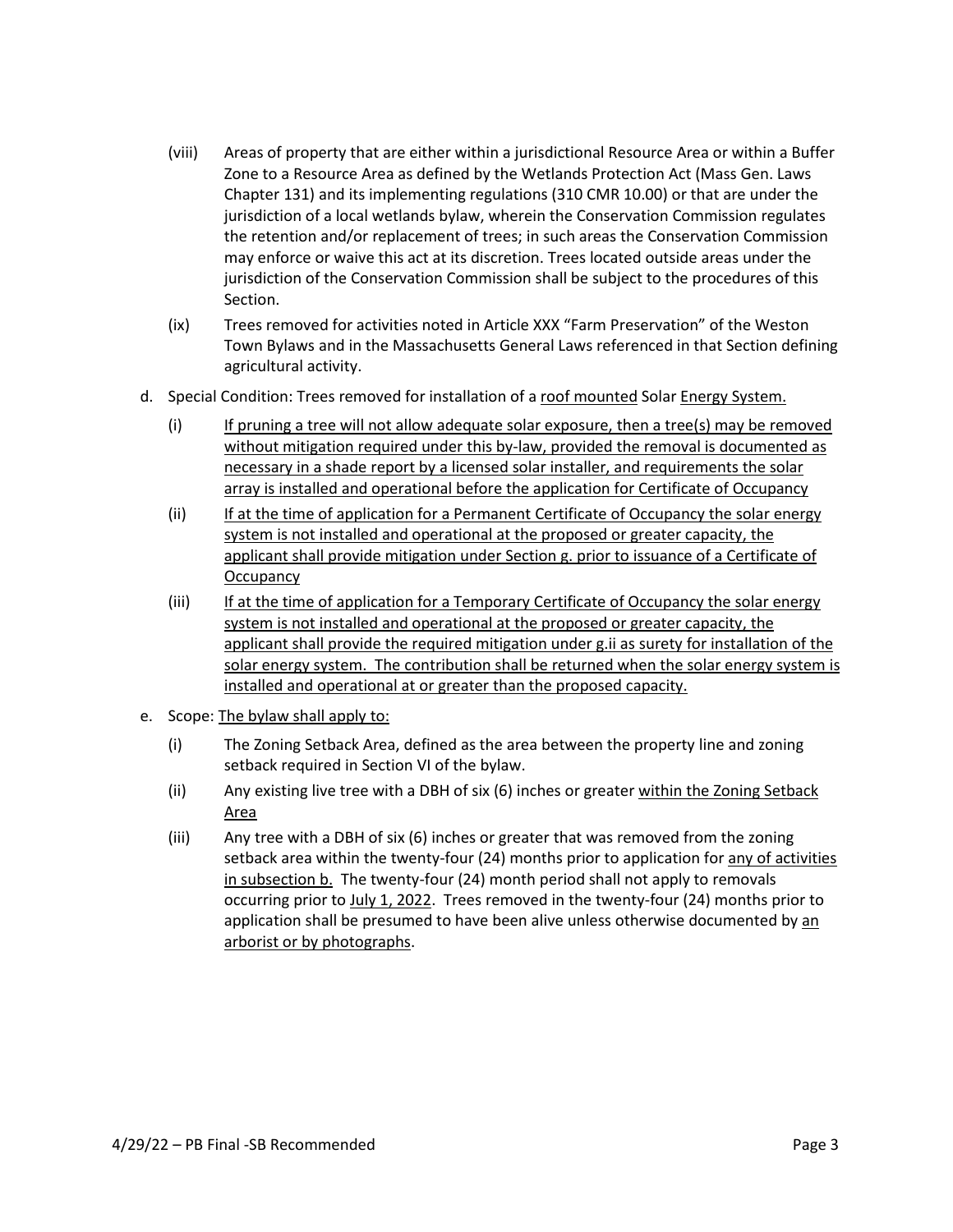f. Mitigation: Mitigation for tree removal shall be provided by the planting of replacement trees or by contribution to the Town of Weston Tree Bank Fund, or by preserving existing trees on the property in the Lot Interior (not included in Item e. "Scope,") and not under jurisdiction of the Conservation Commission or by a combination of the three as determined by the applicant, as follows:

| <b>Mitigation</b><br>(i)<br><b>Table</b> | Planting: $1.2.3.4$<br>For every 1" DBH<br>removed replace | Tree Bank Contribution: <sup>5</sup><br>For every 1" DBH<br>removed contribute | Lot Interior Preservation: <sup>6</sup><br>For every 1" DBH removed<br>preserve |
|------------------------------------------|------------------------------------------------------------|--------------------------------------------------------------------------------|---------------------------------------------------------------------------------|
| Non-invasive<br>tree $\geq 6''$ to 24"   | 1 caliper inch<br>$(1:1 \text{ ratio})$                    | \$400                                                                          | 1" DBH of native tree<br>≥6"to 24" or ½" DBH<br>native tree >24                 |
| Non-invasive<br>tree > 24"               | 2 caliper inches<br>$(1:2 \text{ ratio})$                  | \$800                                                                          | 2" DBH of native tree<br>≥6"to 24" or 1" DBH of<br>native tree >24"             |
| <b>Invasive Tree</b><br>≥6" to 24"       | 1⁄4 caliper inch<br>$(4:1$ ratio)                          | \$100                                                                          | 1/4" DBH of native tree<br>≥6"to 24" or 1/8" DBH of<br>native tree >24"         |

- (ii) Notes:
	- (1) Replacement trees must have a minimum 2" caliper. Multiple trees may be used to achieve the required DBH inch planting replacement amount.
	- (2) For multi-stemmed replacement trees at least 8 feet in height, replacement caliper inches shall be calculated as the height in feet multiplied by 0.25.
	- (3) The siting of replacement trees is subject to review and approval by the Town's consultant certified arborist or landscape architect.
	- (4) In cases where replacement is chosen, evergreen trees shall generally be replaced with evergreen trees and deciduous trees shall generally be replaced with deciduous trees, as deemed appropriate by the Town's consultant certified arborist or landscape architect. Ideally, trees added should be a natural-looking combination of canopy and understory trees.
	- (5) The contribution rates may be revised every five years by the Select Board with recommendations from the Planning Board and Building Inspector.
	- (6) The acceptability of preserved trees as mitigation is subject to review by the Town's consultant certified arborist or landscape architect.
- g. Town of Weston Tree Bank Fund: Any mitigation contributions collected under this Section shall be deposited in the Town of Weston Tree Bank Fund which may be used for:
	- (i) Tree planting,
	- (ii) Maintenance of public trees, or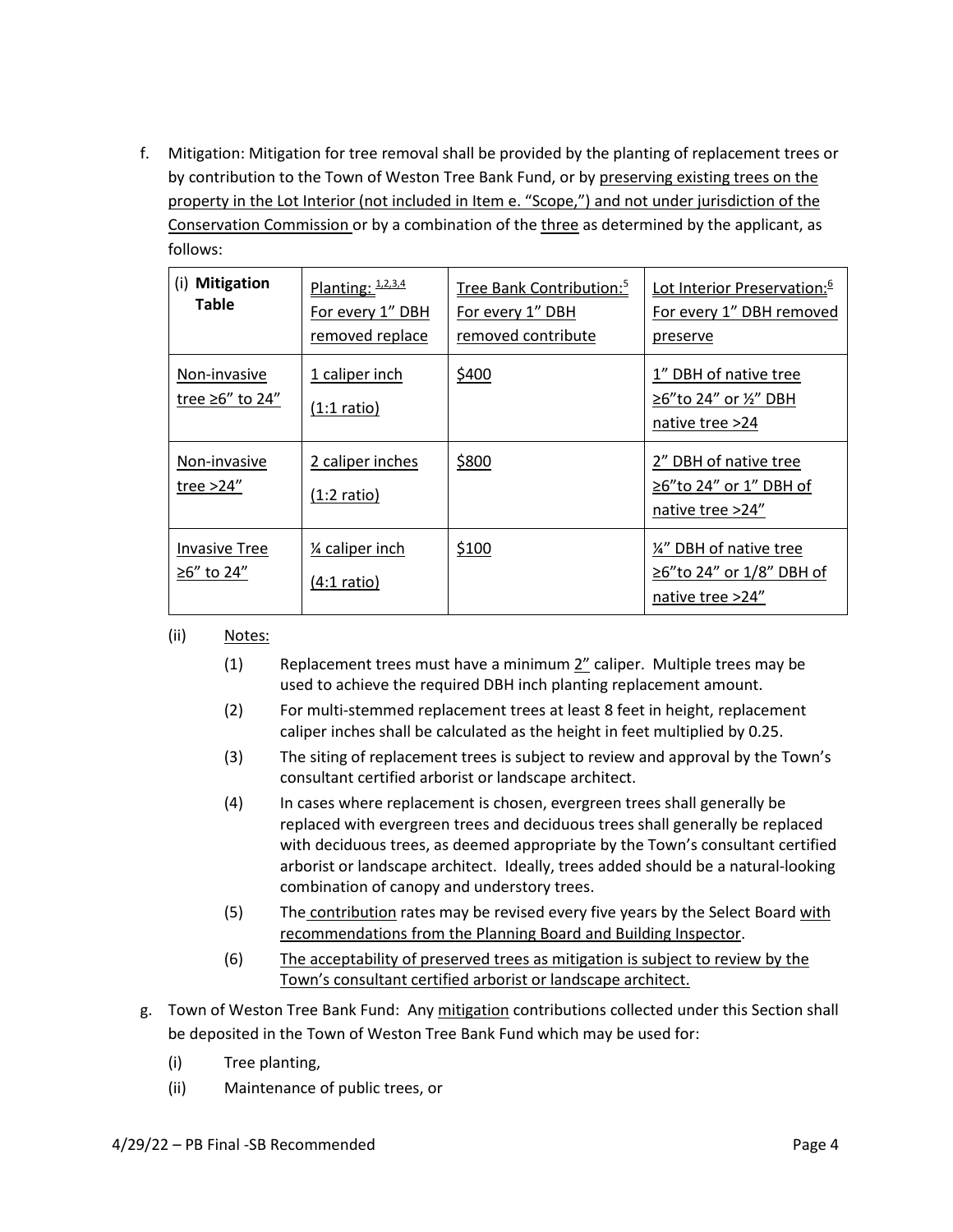- (iii) Administration of this act including studies of tree conditions and further remediation strategies.
- h. Tree Protection During Demolition and Construction:
	- (i) Establishing the Tree Save Area: A certified arborist in conjunction with the Building Inspector or designee will establish a Tree Save Area as defined by the CRZ. The Tree Save Area may include multiple trees and shall be shown on the submitted Tree Protection and Mitigation Plan.
	- (ii) Protection: Orange safety netting on metal posts at least 4' high shall be installed around the Tree Save Area prior to the issuance of applicable permits and shall remain in place until work on the property is completed.
	- (iii) Confirmation of Compliance: The applicant shall submit to the Building Division written documentation, prepared, stamped, dated and signed by a Certified Arborist, confirming that the required Tree Save Area identified in the Tree Protection and Mitigation Plan has been installed in accordance with by-law.
	- (iv) Encroachments: Temporary or permanent encroachments are allowed within the Tree Save Area under this bylaw; only if approved by the Building Inspector or designee and if however, appropriate steps are shall be taken to ensure survival of the trees such as minimizing heavy equipment traffic, placing wood chips over the CRZ, using air spading, clean cutting roots, and fertilization. Such encroachments may include areas of over-dig for excavation and areas of blasting effect to existing trees where additional mitigation may be necessary.
- i. Tree Protection and Mitigation Plan Review and Permit Issuance:
	- (i) Plan Submittal: Prior to the issuance of a permit in connection with one or more of the circumstances set forth in subsection b. "Applicability" above, the applicant shall submit a Tree Protection and Mitigation Plan to the Building Division along with the appropriate application.
	- (ii) In cases where Site Plan Approval is required for any of the circumstances in subsection b. above, the Tree Protection and Mitigation Plan shall be submitted to the Planning Board with the application for Site Plan Approval and shall be reviewed and approved by the Planning Board for consistency with this bylaw and the Site Plan Approval Criteria in Section XI.
	- (iii) If a permit requiring the submittal of a Tree Protection and Mitigation Plan was issued for a property within twelve (12) months prior to the current application for one or more of the circumstances set forth in subsection b. above, then the submittal of a Tree Protection and Mitigation Plan shall not be required for subsequent permits unless any information required in subsection h. iv below is changed or altered.
	- (iv) Tree Protection and Mitigation Plan Requirements: The submitted Tree Protection and Mitigation Plan shall be a to-scale survey or site plan, along with any accompanying documentation, containing information prepared, stamped, dated and signed by an individual(s) appropriately licensed and authorized by the State of Massachusetts to attest to and certify such information, unless a specific certification is referenced herein. The plan shall include, but not be limited to, the following information: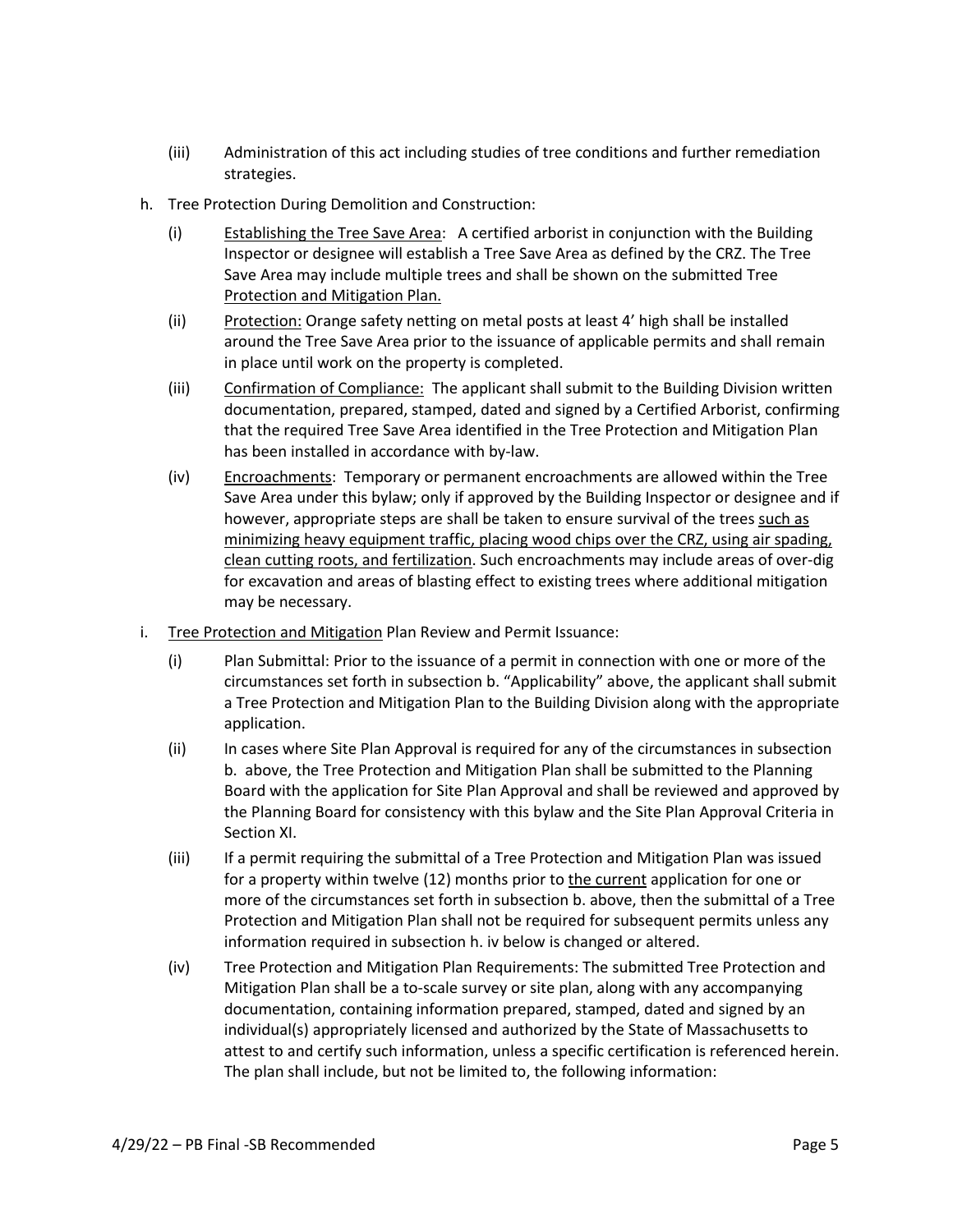- (1) Boundaries of the subject property, including all property lines, easements, and rights-of-way of public and private ways;
- (2) The location of all existing buildings, driveways, retaining walls and other improvements, with an indication of those features to be retained or removed/demolished;
- (3) The location of all proposed buildings, driveways, retaining walls, fences and other improvements;
- (4) A Limit of Work for the project;
- (5) The location, DBH, condition and species of all existing trees and trees that were removed within twenty-four (24) months prior to application for an applicable demolition or building permit, within Zoning Setback Area and with a DBH of 6" or greater; Trees further than 50' from the limit of work do not need to be shown on the plan, however these trees will still be considered as within the scope
- (6) Identification of those trees to be removed and those to be retained, as applicable;
- (7) Identification of those trees to be removed for exposure to a roof mounted photovoltaic or solar hot water system with the required solar exposure for the system;
- (8) ISA Basic Tree Risk Assessment Forms completed by a Certified Arborist and other supporting documentation such as photographs for High and Extreme Hazard trees proposed to be removed without mitigation.
- (9) The Tree Save Area shall be shown for all trees to be retained under the scope of this bylaw;
- (10) The location, caliper, species, and planting schedule of trees to mitigate the removal of a trees within the scope of this bylaw, if applicable;
- (11) A maintenance plan prepared, stamped, dated and signed by a Certified Arborist for all trees to remain which are proposed to have encroachment within the Tree Save Zone, if applicable; including areas of over-dig for excavation and areas of blasting effect to existing trees where additional mitigation may be necessary;
- (12) The amount to be contributed to the Weston Tree Bank Fund to mitigate the removal of trees within the scope of this bylaw if applicable; and
- (13) Such other information as is required by the Inspector of Buildings pursuant to applicable regulations.
- (v) Building Division Action: If the Tree Protection and Mitigation Plan is consistent with the protection and mitigation requirements contained herein and any established rules, regulations or manuals, and any applicable Weston Tree Bank Fund contribution has been submitted, the Building Division may issue any applicable permit. If the proposal does not meet or satisfy these requirements, the Building Division shall deny all applicable permit applications and so notify the applicant.
- (vi) The Building Inspector shall set the fee for review of the application.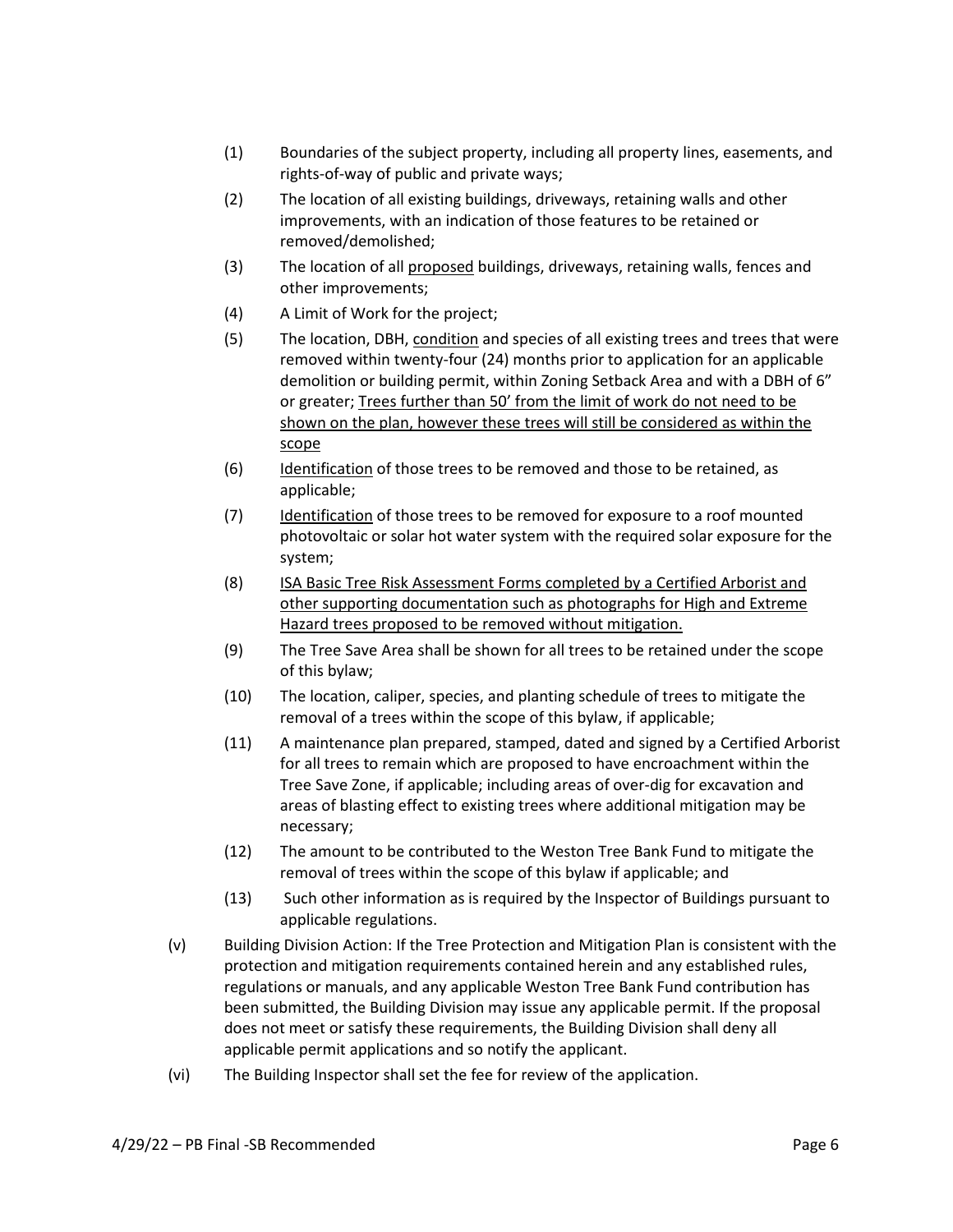- (vii) Consultant Review: The Building Division may require the applicant to provide review fees for consulting services of a landscape architect licensed in the State of Massachusetts or Certified Arborist for administration of this bylaw.
- (viii) Exclusion of Trees from Protected Area: An applicant may petition the Planning Board to exclude any of the trees typically included under subsection e. from the required mitigation.
	- (1) Exclusion Application and Review Process
		- a) The applicant shall submit the exclusionapplication with supporting materials on the prescribed form to the Town Planner.
		- b) The Town Planner shall schedule the matter for a public meeting with the Planning Board within 45 days of complete application.
		- c) Notice of the matter shall be given to the abutter and abutters to abutters within 300 feet.
		- d) The Planning Board may form a subcommittee, including a Tree Advisory Group member, to recommend action on requests to exclude trees from mitigation requirements.
		- e) The Planning Board may schedule a site visit at their discretion.
		- f) The Planning Board may require project review fees for retention of professional consultants to assist in reviewing the application.
	- (2) For construction on non-conforming lots requiring a Special Permit and not requiring Site Plan Approval, the Zoning Board of Appeals shall review and approve the application for exclusion according to the criteria below.
	- (3) General Criteria for Exclusion Approval
		- a) The applicant shall have the burden of demonstrating that the trees did not meet the criteria for inclusion under Section V.I.6.e.
		- b) Financial hardship shall not be considered a reason for approval.
	- (4) Specific Criteria for Exclusion Approval
		- a) Trees located within the septic or stormwater infiltration footprints when the applicant can demonstrate that it is technically infeasible to site the primary use structure and associated stormwater and septic systems elsewhere. Accommodation of accessory uses will not be considered to create a technical infeasibility.
		- b) Abutter request for removal of hazardous tree.
		- c) Failure and/or extreme risk condition of a tree due to storm damage or untreatable pests or untreatable disease.
- j. Maintenance of Existing and Newly Planted Trees:
	- (i) Existing Trees: Each tree under the scope of this bylaw which is to be retained shall be maintained in good health for a period of no less than twenty-four (24) months from the date of Final Inspection, or issuance of a Certificate of Occupancy if applicable unless there is failure of a tree due to storm damage or untreatable pests or untreatable disease